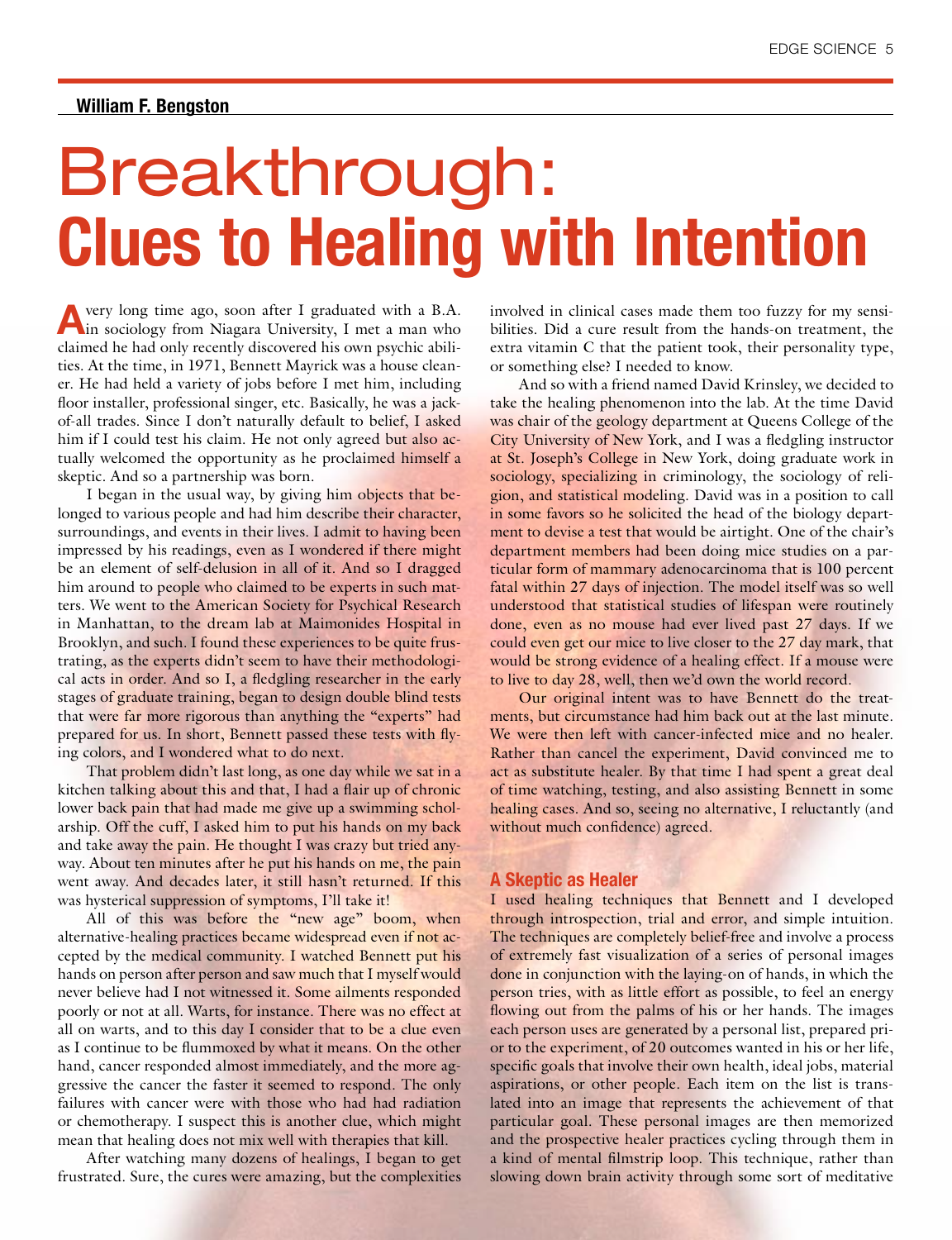technique, actually speeds up brain functioning and activity through the rapid visualization. At the same time the handson technique is done in a very detached manner on the assumption that focus or belief would only get in the way. We can carry on normal conversations and even read while doing the hands-on techniques.

For an hour a day I placed my hands around the cage of six mice, wondering how in the world I had come to this. Here I was, a skeptical researcher suddenly saddled with the task of treating a cancer that is always fatal.

Since neither David nor I had any precedent in what we were doing, we naively suspected that if the treatment was to have any success then either the mice wouldn't develop tumors or the tumors would be slow to grow. To our initial consternation, neither scenario occurred. Within a few days, palpable tumors developed on the mice, and I was discouraged to say the least. My initial reaction was to cancel the experiment, put the mice out of their suffering, and call it a day. David urged otherwise, especially since he had gone to a great deal of trouble to set up the experiment. And so I continued the daily treatments even as the tumors grew larger.

Any remaining hope I had disappeared as the tumors developed blackened areas on them. I saw this as the beginning of the end. Then, the blackened areas ulcerated and the tumors split open. Again I urged that we do the ethical thing and end the experiment. But the biology chair noticed that the mice still had smooth coats and their eyes remained clear, and he wondered why they were acting as though perfectly healthy.

Then, in the final stages, the mice tumors simply imploded without any discharge or infection of any sort; it was a full lifespan cure. We were stunned. Here was a skeptical healer and a presumably non-believing group of mice that had gone through a novel pattern of remission to full cure in a mouse model without precedent of a cure.

## **Let's Try That Again**

What to do next? Obviously replication. Even then it occurred to me that if this healing phenomenon were to have any practical use, it needed to be independent of any individual. Plus, I was pretty burned out from the emotional rollercoaster of the experiment. And so I insisted that David, the biology chair, and two non-believing student volunteers submit to being trained in the healing techniques. The only requirement for inclusion in the experiment was that the volunteer healers not believe that healing was possible. I actually went through several students in my screening process to find the strongest levels of skepticism. Clearly I am not into faith healing.

In fact, I'm quite sure that positive attitude isn't necessary to do healing. Certainly belief isn't either. Speculatively, I think there is a possibility that belief can hinder healing effects, as believers have a tendency to insert themselves into the process because they have a stake in the outcome (the same reason healers can't generally heal themselves). Healing is effective to the extent that the ego is removed. I also think that ritual (all ritual, really) destroys the thing that it is trying to reproduce. In healing, ritual blocks the "flow" of healing. People get very mad at me when I say this. And so in speculative hindsight, I unintentionally may have loaded the deck in my experiments by working only with non-believing clean slates.

The four skeptical "volunteers" then replicated what I did, and we got essentially the same results. All of the mice were cured. I then moved the operation to St. Joseph's College where I was working, and with the chair of the biology department there did experiments three and four with other skeptical volunteers. In those experiments we also tried injecting the mice with twice the dosage necessary to produce a fatal cancer, tried multiple injections, and even tried re-injecting them after the experiment was over. But the mice remained immune to future injections throughout their two-year lifespan.



Day 14: A mouse 14 days after being injected with mammary adenocarcinoma.



Day 22: A blackened area begins to develop on the tumor.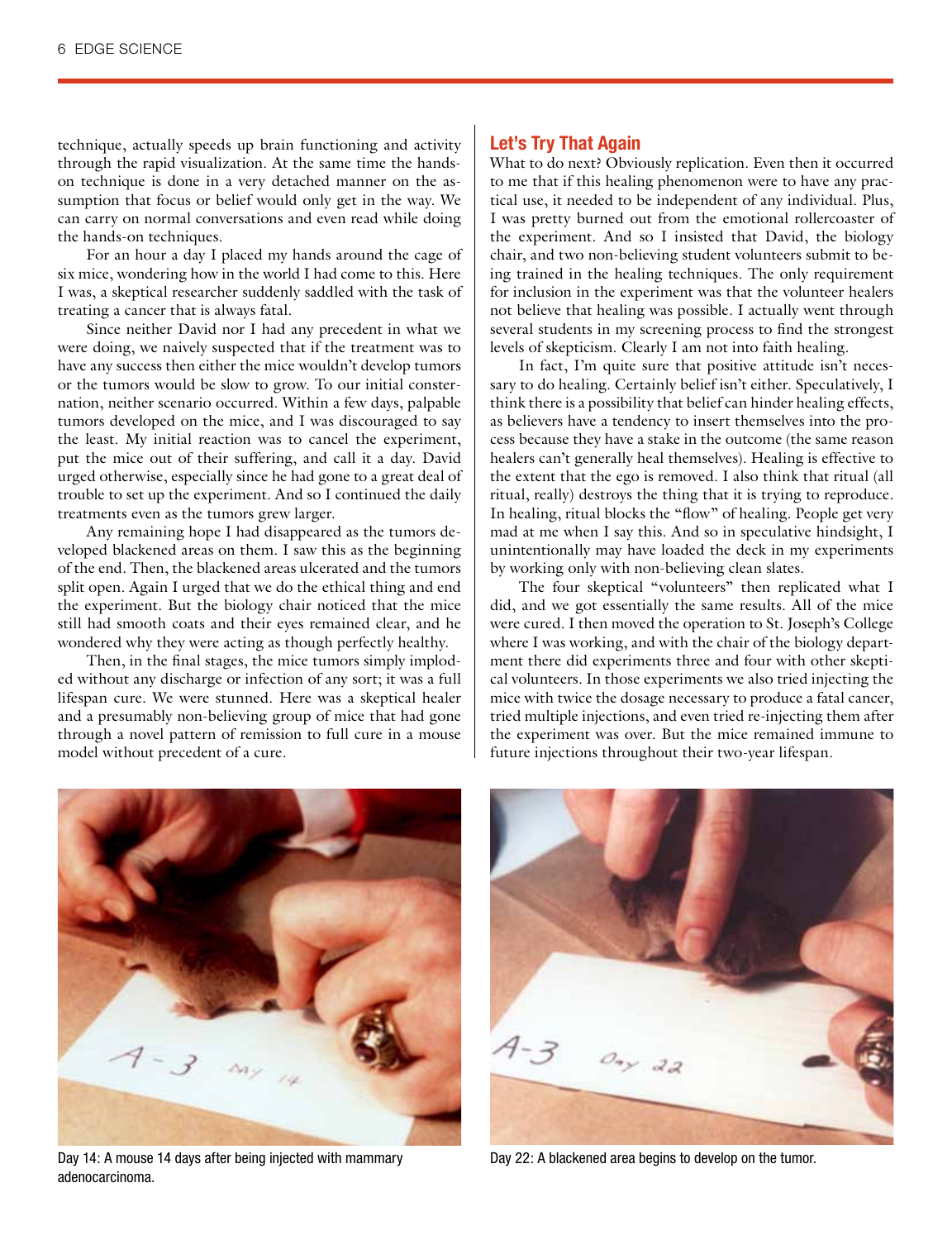We have now done ten experiments on mice at five different institutions, including two medical schools. Eight of those experiments involved the same mammary adenocarcinoma, and two of them used methylcholanthrene-induced sarcomas, which are not quite as aggressive. Though these experiments achieved healing across the board, the intricacies of the results are complex and, frankly, quite puzzling.

#### **Control Group Cures**

Among the more interesting complications is that under certain conditions, our untreated control group mice also remitted. If the control mice were housed in a different building than the experimental mice, they always died on schedule. But if anyone who knew the healing techniques came into a room where the control mice were housed, the infected mice who were still living went through the process of remission of blackened area to ulceration to tumor implosion to full lifespan cure. At first this was extremely annoying, as conventional scientific analysis takes success to mean that there was a greater effect in treated verses untreated groups. But if the untreated control mice also got cured, then there were no differences for us to report! At first we simply relied on the fact that the mice we were working with always died when injected with cancers, and so we already knew what should have happened with our mice. All of them should have died. But since mice from both groups were getting cured, we knew we had another clue. It was just a very difficult clue to interpret.

I worked on this problem for a long time until I realized that perhaps one of the basic assumptions of experimental methods might just be incomplete: that separate groups are independent. If that assumption of independence between groups can be violated, then perhaps I could account for the remitting control mice. Perhaps all the mice were somehow

resonantly bonded with each other. Our colleagues in physics are certainly used to entanglement, or what Einstein famously called "spooky action at a distance," but only on a microscopic level. As far as I know, entanglement has only been shown to about 100 or so atoms, certainly fewer than the number of atoms in a mouse. Yet we were getting similar effects in complete biological organisms. I wonder how many other labs might have experienced resonant bonding between their experimental and control groups, and mistakenly concluded that their experiments were not successful and dismissed their findings? (This is called a "type II" error – thinking that nothing significant happened when in fact it did.)

## **Placebo Effects**

A few years back I was giving a talk on this possibility at the 2003 Paris meeting of the Society for Scientific Exploration when a group from a lab in Freiburg, Germany, jumped up excitedly and said that I may have solved the placebo problem. I expressed gratitude to them for saying that, but I also said that I didn't know what the problem was. Like many people, I assumed that the placebo phenomenon was simply the power of suggestion, and that doctors, for example, might prescribe an inert pill that could produce real effects in a patient because of that suggestion.

But after the conference, I began to look into placebos a bit more, and what I found astonished me. The idea that a placebo could produce real physiological effects was unthinkable in medicine 50 years ago, but by now medicine recognizes that placebos do work, even as the mechanism by which they work and the circumstances under which they work remain a mystery. Yet, in fact, it turns out that placebo effects increase over time to the point where up to 80 percent of the effects of drugs can be mirrored in placebos. The strength of this



Day 28: Tumor ulceration begins. The contract of the contract of the Day 35: Tumor ulceration.

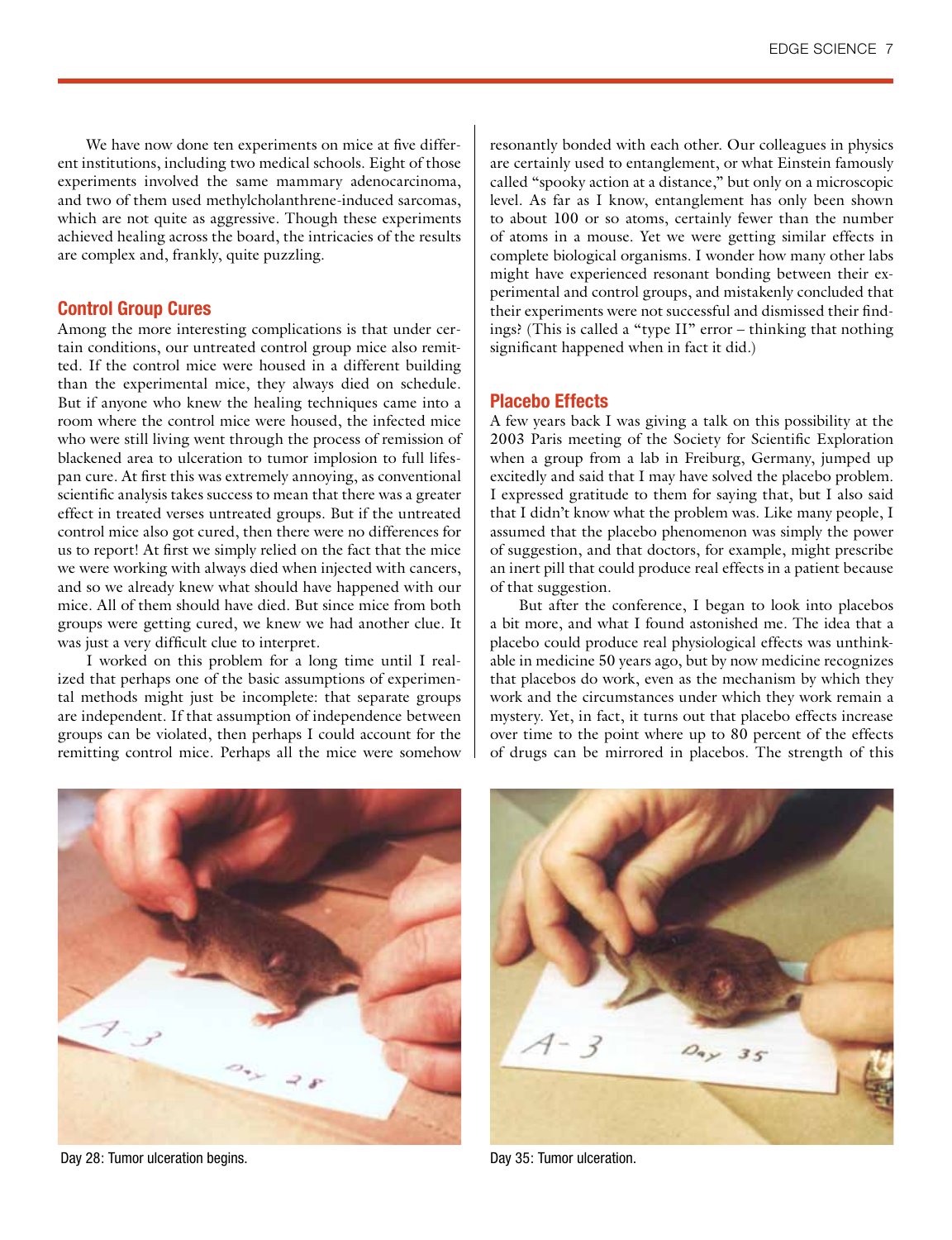effect has made it difficult for drug companies to prove that their new drugs work, as the gold standard of double-blind, placebo-controlled trials often end up mimicking the effects of the real drug in the control groups that only get placebo.

I began to speculate that perhaps this was happening to my mice. While they were not technically getting a placebo, the fact that the untreated mice kept getting cured was obviously suggestive. Perhaps the same process was at work. Perhaps experimental and control groups aren't as independent as we once thought, and just as people taking an inert pill respond as if getting an active substance, my control group mice were responding as if getting an actual healing. Could it all be connected? If so, we have to do some serious re-thinking of the assumptions of classical experimental design. Perhaps a treatment given to one group is also a treatment given to all groups? I've designed a sequential series of experiments to tease out what percentage of the placebo effect is due to suggestion and what percentage is due to resonant bonding, but I've yet to get funding or a lab to carry out the work.

The placebo/resonant bonding problem has also given me pause about whether healing can indeed be taught. I once thought that since I taught non-believers my healing techniques and they then went on to cure mice that otherwise would have surely died that I had demonstrated that my techniques were learned and effective. Now I'm not so sure. Think about it: if we have an experiment where five volunteers are trying to remit their cage of mice, even if only one person is able to do it then perhaps all the mice will be cured anyway and each volunteer will assume that he or she is the one who produced the cure. This is a daunting problem. In one experiment I was treating numerous cages of mice for different lengths of time trying to figure out what is the minimum dose necessary to produce a healing, and in one of the cages I never saw the mice but only held water that was fed to them. At the end of the experiment all of the mice were cured. Should I conclude that treated water can cure cancerous mice, or was it perhaps due to resonant bonding of all of the mice so that a treatment given to one is a treatment given to all? I'm still not sure of the answer.

## **Where Should We Go From Here?**

All of this work is in the early and preliminary stages, but at this point there are some conclusions that can be made with relative certainty, and some conclusions that are a bit more tricky. The largest category, of course, is the enormous list of things we don't know. There is certainly plenty of research that needs to be done.

The most unambiguous conclusion is that cancer can be cured in experimental animals. Even a doubter such as myself has to throw in the skeptical towel after ten experiments. At this point we have only tested two types of cancers, and it remains to be seen whether different cancers respond differently to healing techniques.

All of the cured mice lived their normal lifespan of two years. After the initial cure, subsequent re-injections simply had no effect on the mice. This strongly suggests that an

immune response is somehow being stimulated in the animals. If that is the case, perhaps the stimulated immune response can somehow be transferred to an animal that has not received the healing treatments. In fact, after one experiment was over and I was no longer involved in the day-to-day business of the animal labs, some cells were taken without my knowledge from remitting mice and transplanted to fully infected mice just to see what would happen; the transplanted cells seem to have in turn cured the fully infected mice. This suggests we might have the potential for either a literal or metaphorical vaccine that could reproduce the healing without the healer. Is there an immunologist who would be willing to take on this work?

What are the correlates of healing, in the healer, the healee, and the surrounding environment? We have undertaken other experiments to find answers to such questions.

Margaret Moga and I have done three mice experiments on mammary cancer at her lab at Indiana University Medical School, and while going through the usual routine of handson healing, also strategically placed geomagnetic probes to test whether there might be some interesting environmental correlates to the healing. And so we examined DC magnetic field activity during hands-on healing and distant healing of mice with experimentally induced tumors. And, in fact, during the healing sessions we observed distinct magnetic field oscillations adjacent to the mice cages beginning as 20-30 Hz oscillations, slowing to 8-9 Hz, and then to less than 1 Hz, at which point the oscillations reversed and increased in frequency, with an overall symmetrical appearance resembling a "chirp" wave. The waves ranged from 1-8 milligauss peak-topeak in strength and 60-120 seconds in duration. We speculate that this evidence may suggest that bioenergy healing may be detectable with DC gauss meters.

About three years ago, independent researcher Luke Hendricks contacted me about my research with the mice. Luke is interested in both brain research and the practical applications of healing. After a few conversations about research possibilities, he in turn approached Jay Gunkelman of Q-Pro Worldwide, a leading authority on EEGs, about carrying out some experiments on brain correlates of my healing techniques. And so we all met at one of Jay's labs in Phoenix to look at interpersonal coupling or connectivity between healer and healee pairs using advanced signal processing approaches and instantaneous EEG phase coupling. Our results showed harmonic frequency coupling across the spectra, followed by EEG entrainment effects between individuals, and then by instantaneous EEG phase locking. These results suggest the presence of a connection between the healer and healee through a pattern of harmonics consistent with Schumann Resonances. If these data hold in subsequent tests, we may have isolated at least one connectivity mechanisms underlying healing.

But the questions go on and on. What happens when healing occurs? Do different healing techniques produce different results? Can healing be "stored"? Are placebo effects instances of resonant bonding? At this point, frankly, we're not sure yet of the proper questions to ask.

And mainstream science and medicine has not exactly been supportive. My history of research has generally followed